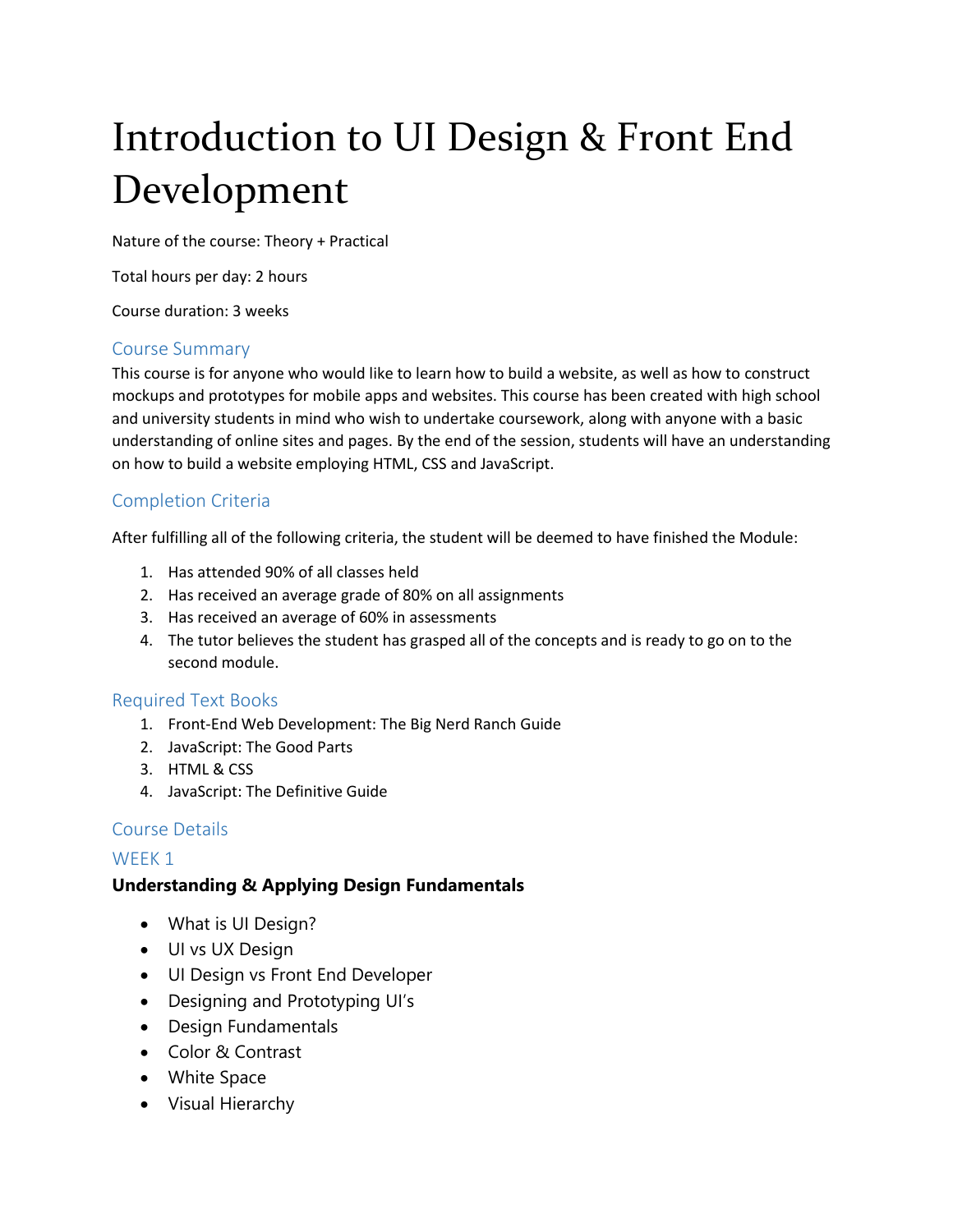- Complexity vs Simplicity
- Consistency
- Scale

### **Figma**

- Introduction
- Learning Figma Interface
- Setting up a new project
- Adding and Editing Content
- Completing the Design
- Exporting, Sharing, and Prototyping
- Working with clients

#### **Front End Development**

- What is Front End Development?
- Code Editors

#### WEEK 2

#### **HTML**

- Introduction
- HTML Elements
- HTML Attributes
- HTML Headings
- HTML Paragraphs
- HTML Styles
- HTML Formatting
- HTML Quotation
- HTML Comments
- HTML Colors
- HTML Links
- HTML Images
- HTML Tables
- HTML Lists
- HTML Block & Inline
- **•** HTML Responsive
- HTML Forms